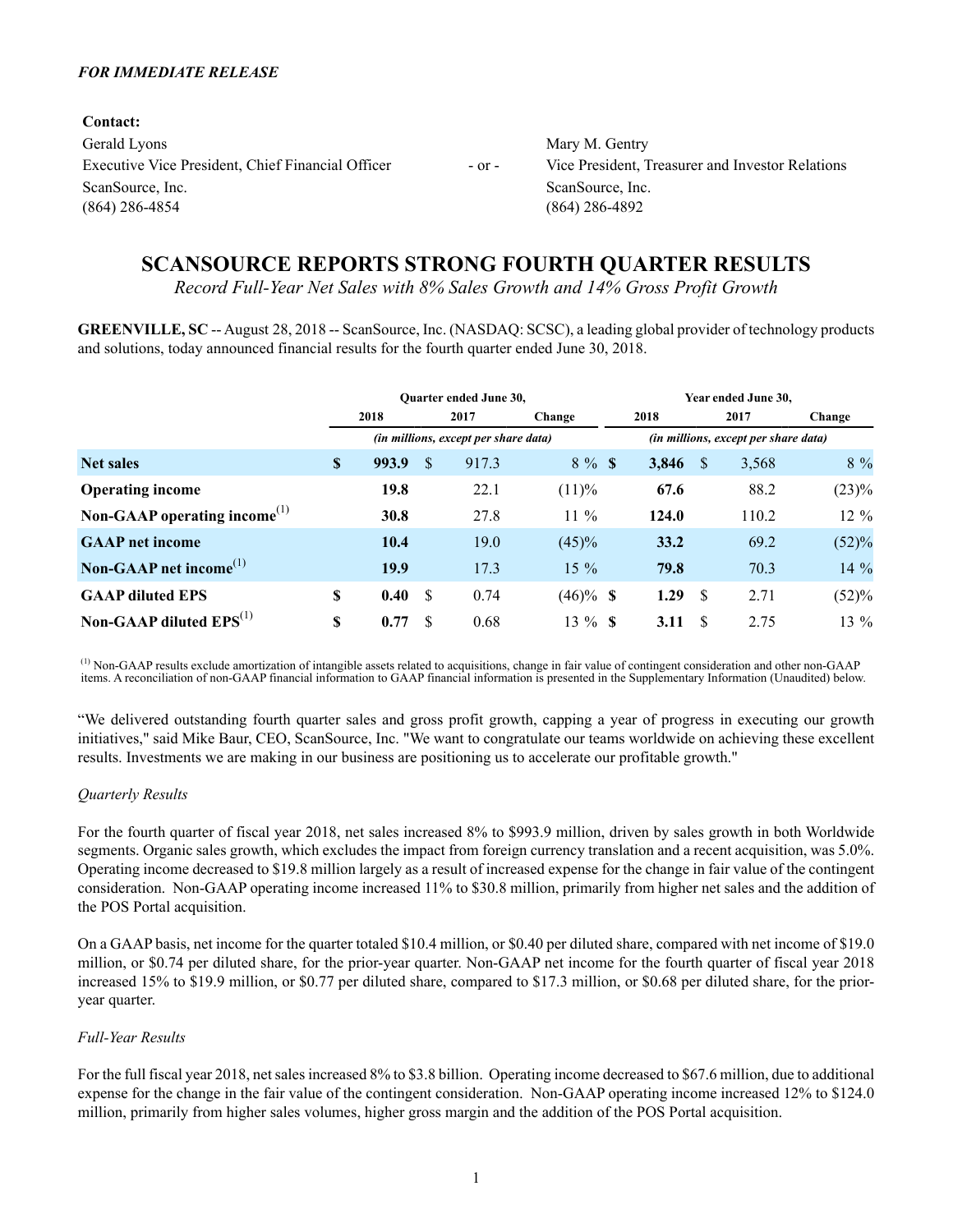On a GAAP basis, net income for the fiscal year 2018 totaled \$33.2 million, or \$1.29 per diluted share, compared to net income of \$69.2 million, or \$2.71 per diluted share, for the prior year. Non-GAAPnet income for the year increased 14% to \$79.8 million, or \$3.11 per diluted share, compared to \$70.3 million, or \$2.75 per diluted share, for the prior year.

## **Forecast for Next Quarter**

For the first quarter of fiscal year 2019, ScanSource expects net sales to range from \$950 million to \$1.01 billion, diluted earnings per share to range from \$0.56 to \$0.62 per share and non-GAAPdiluted earnings per share to range from \$0.83 to \$0.89 per share. Non-GAAP diluted earnings per share exclude amortization of intangible assets related to acquisitions and change in fair value of contingent consideration and other non-GAAP items.

## **Webcast Details and CFO Commentary**

At approximately 4:15 p.m. ET today, a CFO commentary, as a supplement to our press release and conference call, will be available on ScanSource's website, www.scansource.com (Investor Relations section). ScanSource will present additional information about its financial results and outlook in a conference call today, August 28, 2018, at 5:00 p.m. ET. A webcast of the call will be available for all interested parties and can be assessed at www.scansource.com (Investor Relations section). The webcast will be available for replay for 60 days.

## **Safe Harbor Statement**

This press release contains "forward-looking" statements, including the forecast of sales and earnings per share for next quarter, that involve risks and uncertainties. Any number of factors could cause actual results to differ materially from anticipated or forecasted results, including, but not limited to, changes in interest and exchange rates and regulatory regimes impacting our international operations, the impact of tax reform laws, the failure of acquisitions to meet our expectations, the failure to manage and implement our organic growth strategy, credit risks involving our larger customers and vendors, termination of our relationship with key vendors or a significant modification of the terms under which we operate with a key vendor, the decline in demand for the products and services that we provide, reduced prices for the products and services that we provide due both to competitor and customer actions, and other factors set forth in the "Risk Factors" contained in our annual report on Form 10-K for the year ended June 30, 2018, filed with the Securities and Exchange Commission. Except as may be required by law, the Company expressly disclaims any obligation to update these forward-looking statements to reflect events or circumstances after the date of this press release or to reflect the occurrence of unanticipated events.

## **Non-GAAP Financial Information**

In addition to disclosing results that are determined in accordance with United States Generally Accepted Accounting Principles ("GAAP"), the Company also discloses certain non-GAAPfinancial measures, which are summarized below. Non-GAAPfinancial measures are used to understand and evaluate performance, including comparisons from period to period. Non-GAAP results exclude amortization of intangible assets related to acquisitions, change in fair value of contingent consideration, acquisition costs and other non-GAAP adjustments.

*Net sales on a constant currency basis, excluding acquisitions*: The Company discloses the percentage change in net sales excluding the translation impact from changes in foreign currency exchange rates between reporting periods and excluding the net sales from acquisitions prior to the first full year from the acquisition date. This measure enhances the comparability between periods to help analyze underlying trends on an organic basis.

*Non-GAAP operating income, non-GAAP pre-tax income, non-GAAP net income and non-GAAP diluted earnings per share:* To evaluate current period performance on a more consistent basis with prior periods, the Company discloses non-GAAP operating income, non-GAAP pre-tax income, non-GAAP net income and non-GAAP diluted earnings per share (non-GAAP diluted "EPS"). These non-GAAP results exclude amortization of intangible assets related to acquisitions, change in the fair value of contingent consideration, acquisition costs and other non-GAAP adjustments. Non-GAAP operating income, non-GAAP net income, and non-GAAP diluted EPS measures are useful in assessing and understanding the Company's operating performance, especially when comparing results with previous periods or forecasting performance for future periods.

*Return on invested capital ("ROIC"):* Management uses ROIC as a performance measurement to assess efficiency in allocating capital under the Company's control to generate returns. Management believes this metric balances the Company's operating results with asset and liability management, is not impacted by capitalization decisions and correlates with shareholder value creation. In addition, it is easily computed, communicated and understood. ROIC also provides management a measure of the Company's profitability on a basis more comparable to historical or future periods.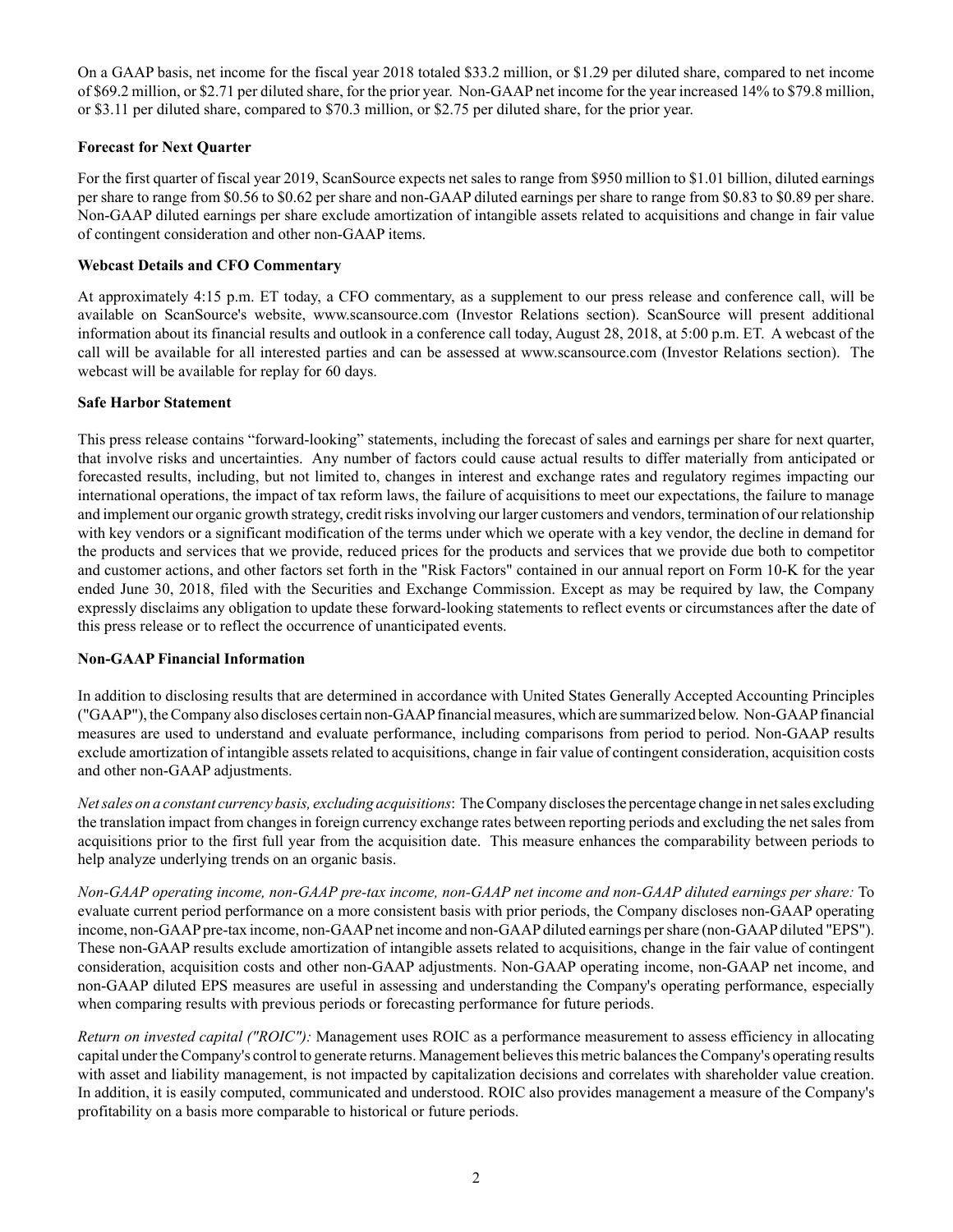ROIC assists management in comparing the Company's performance over various reporting periods on a consistent basis because it removes from operating results the impact of items that do not reflect core operating performance. ROIC is calculated as adjusted EBITDAover invested capital. Adjusted earnings before interest expense, income taxes, depreciation and amortization ("Adjusted EBITDA") excludes the change in fair value of contingent consideration and acquisition costs, in addition to other non-GAAP adjustments. Invested capital is defined as average equity plus average daily funded interest-bearing debt for the period. Management believes the calculation of ROIC provides useful information to investors and is an additional relevant comparison of the Company's performance during the year.

These non-GAAPfinancial measures have limitations as analytical tools, and the non-GAAPfinancial measures that the Company reports may not be comparable to similarly titled amounts reported by other companies. Analysis of results and outlook on a non-GAAPbasis should be considered in addition to, and not in substitution for or as superior to, measurements of financial performance prepared in accordance with GAAP. A reconciliation of the Company's non-GAAP financial information to GAAP is set forth in the Supplementary Information (Unaudited) below.

## **About ScanSource, Inc.**

ScanSource, Inc. (NASDAQ: SCSC) is a leading global provider of technology products and solutions, focusing on point-of-sale (POS), payments, barcode, physical security, unified communications and collaboration, cloud and telecom services. ScanSource's teams provide value-added solutions and operate from two segments: Worldwide Barcode, Networking & Security, which includes POS Portal, and Worldwide Communications & Services, which includes Intelisys and Canpango. ScanSource is committed to helping its customers choose, configure and deliver the industry's best solutions across almost every vertical market in North America, Latin America and Europe. Founded in 1992 and headquartered in Greenville, South Carolina, ScanSource was named one of the 2018 Best Places to Work in South Carolina and on *FORTUNE*magazine's 2018 List of World's Most Admired Companies. ScanSource ranks #653 on the Fortune 1000. For more information, visit www.scansource.com.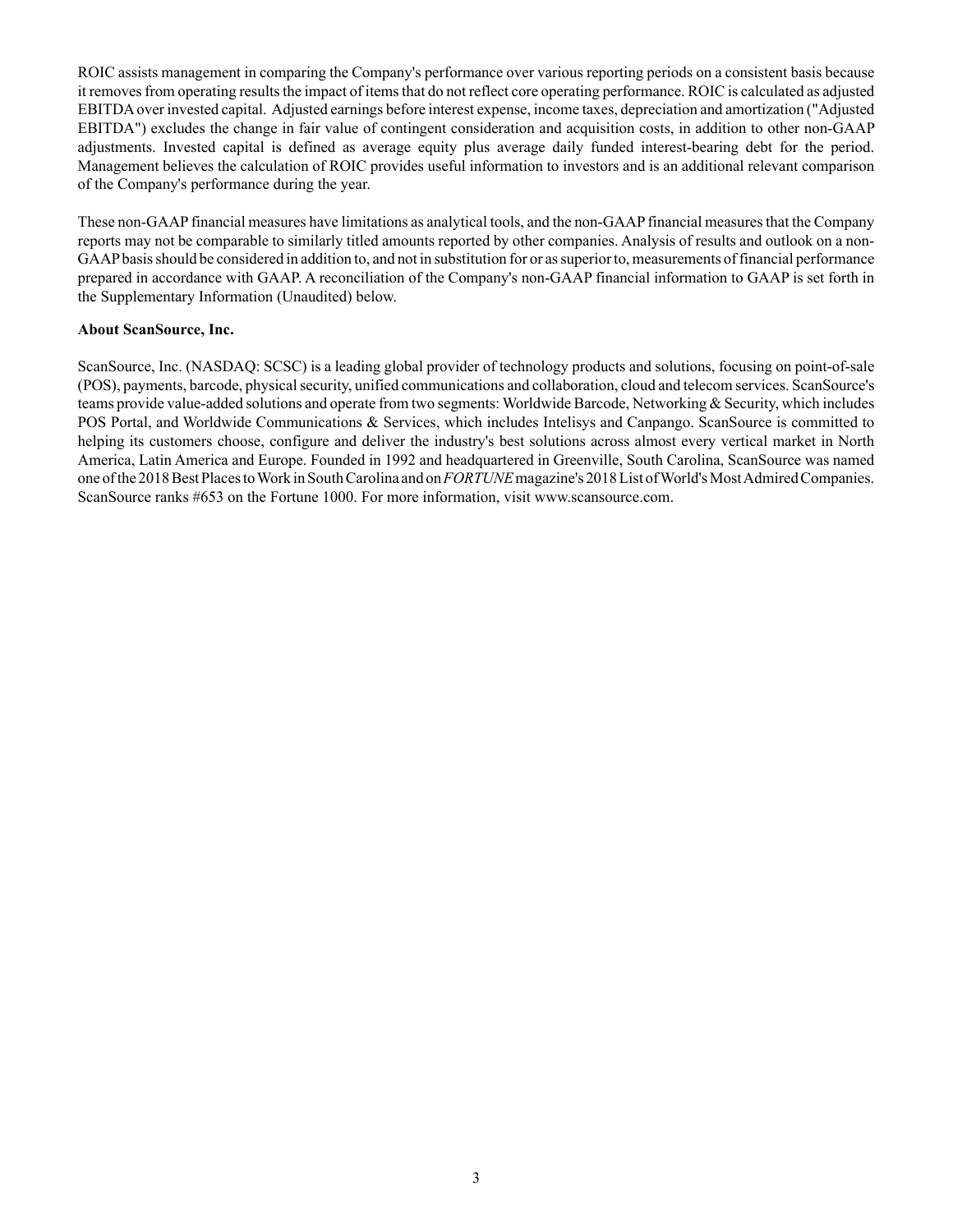# **ScanSource, Inc. and Subsidiaries Condensed Consolidated Balance Sheets (Unaudited) (in thousands)**

|                                                                                                   | June 30, 2018*  |           | June 30, 2017*           |           |  |  |
|---------------------------------------------------------------------------------------------------|-----------------|-----------|--------------------------|-----------|--|--|
| <b>Assets</b>                                                                                     |                 |           |                          |           |  |  |
| Current assets:                                                                                   |                 |           |                          |           |  |  |
| Cash and cash equivalents                                                                         | \$              | 25,530    | $\mathbf S$              | 56,094    |  |  |
| Accounts receivable, less allowance of \$45,561 at June 30, 2018 and<br>\$44,434 at June 30, 2017 |                 | 678,940   |                          | 637,293   |  |  |
| Inventories                                                                                       |                 | 595,948   |                          | 531,314   |  |  |
| Prepaid expenses and other current assets                                                         |                 | 61,744    |                          | 56,322    |  |  |
| Total current assets                                                                              |                 | 1,362,162 |                          | 1,281,023 |  |  |
| Property and equipment, net                                                                       |                 | 73,042    |                          | 56,566    |  |  |
| Goodwill                                                                                          |                 | 298,174   |                          | 200,881   |  |  |
| Identifiable intangible assets, net                                                               |                 | 136,806   |                          | 101,513   |  |  |
| Deferred income taxes                                                                             |                 | 22,199    |                          | 29,491    |  |  |
| Other non-current assets                                                                          |                 | 52,912    |                          | 48,829    |  |  |
| <b>Total</b> assets                                                                               | $\overline{\$}$ | 1,945,295 | $\overline{\mathcal{S}}$ | 1,718,303 |  |  |
|                                                                                                   |                 |           |                          |           |  |  |
| <b>Liabilities and Shareholders' Equity</b>                                                       |                 |           |                          |           |  |  |
| Current liabilities:                                                                              |                 |           |                          |           |  |  |
| Accounts payable                                                                                  | \$              | 562,564   | $\mathcal{S}$            | 513,155   |  |  |
| Accrued expenses and other current liabilities                                                    |                 | 90,873    |                          | 104,715   |  |  |
| Current portion of contingent consideration                                                       |                 | 42,975    |                          | 30,675    |  |  |
| Income taxes payable                                                                              |                 | 13,348    |                          | 7,730     |  |  |
| Current portion of long-term debt                                                                 |                 | 551       |                          |           |  |  |
| Total current liabilities                                                                         |                 | 710,311   |                          | 656,275   |  |  |
| Deferred income taxes                                                                             |                 | 1,769     |                          | 2,008     |  |  |
| Long-term debt, net of current portion                                                            |                 | 4,878     |                          | 5,429     |  |  |
| Borrowings under revolving credit facility                                                        |                 | 244,000   |                          | 91,871    |  |  |
| Long-term portion of contingent consideration                                                     |                 | 65,258    |                          | 83,361    |  |  |
| Other long-term liabilities                                                                       |                 | 52,703    |                          | 42,214    |  |  |
| <b>Total liabilities</b>                                                                          |                 | 1,078,919 |                          | 881,158   |  |  |
| Shareholders' equity:                                                                             |                 |           |                          |           |  |  |
| Common stock                                                                                      |                 | 68,220    |                          | 61,169    |  |  |
| Retained earnings                                                                                 |                 | 882,333   |                          | 849,180   |  |  |
| Accumulated other comprehensive income (loss)                                                     |                 | (84,177)  |                          | (73,204)  |  |  |
| Total shareholders' equity                                                                        |                 | 866,376   |                          | 837,145   |  |  |
| Total liabilities and shareholders' equity                                                        | $\mathsf{\$}$   | 1,945,295 | $\overline{\mathcal{S}}$ | 1,718,303 |  |  |

\* Derived from audited financial statements.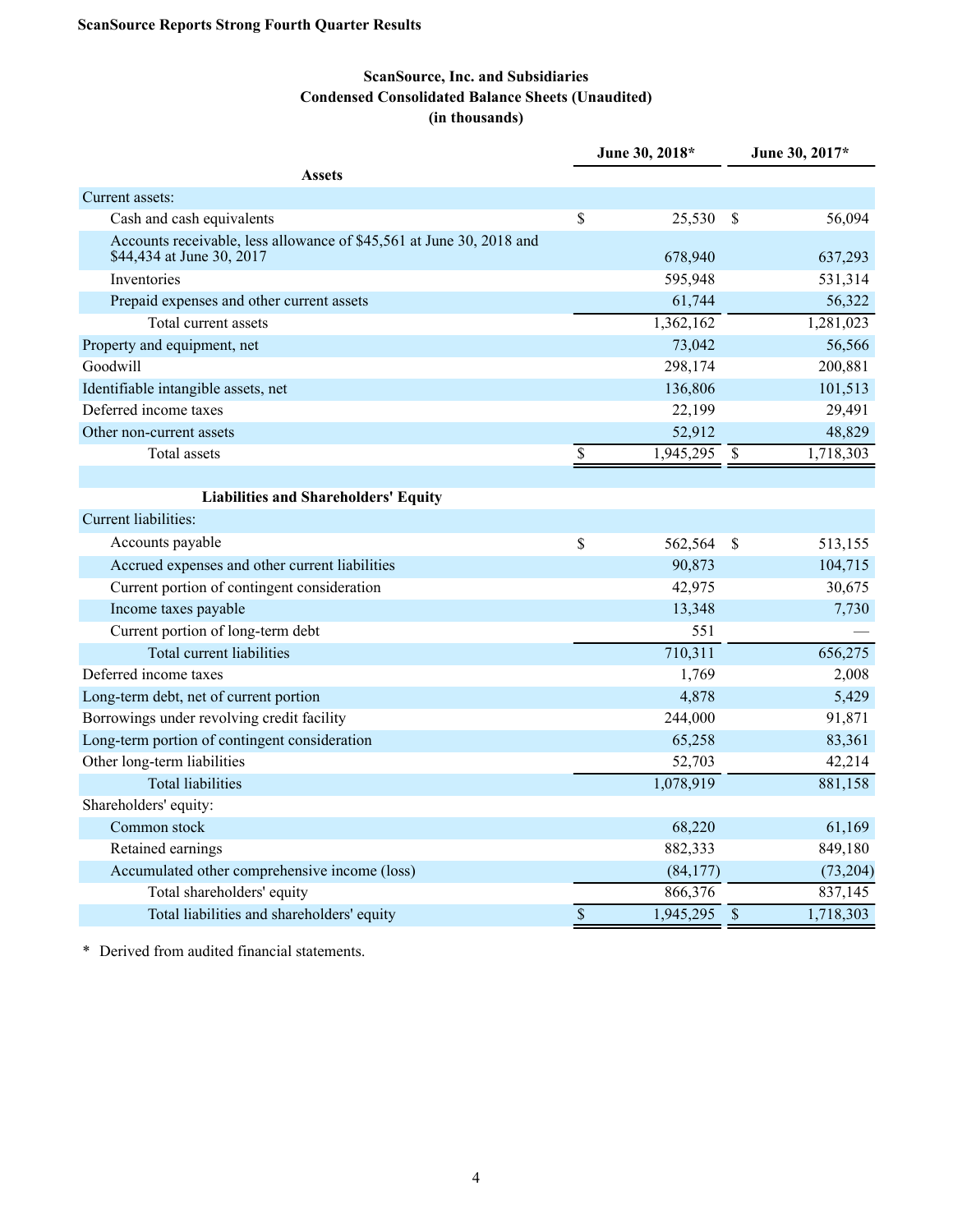# **ScanSource, Inc. and Subsidiaries Condensed Consolidated Income Statements (Unaudited) (in thousands, except per share data)**

|                    | 2018*   |               | 2017*   |                        | 2018*     |             | 2017*               |  |
|--------------------|---------|---------------|---------|------------------------|-----------|-------------|---------------------|--|
| $\mathbf{\hat{S}}$ | 993,852 | $\mathbb{S}$  | 917,291 | $\mathsf{\$}$          | 3,846,260 | $\mathbf S$ | 3,568,186           |  |
|                    | 880,503 |               | 816,435 |                        | 3,410,135 |             | 3,184,590           |  |
|                    | 113,349 |               | 100,856 |                        | 436,125   |             | 383,596             |  |
|                    | 76,834  |               | 71,179  |                        | 297,475   |             | 265,178             |  |
|                    | 3,252   |               | 2,289   |                        | 13,311    |             | 9,444               |  |
|                    | 5,056   |               | 3,987   |                        | 20,657    |             | 15,524              |  |
|                    | 8,448   |               | 1,290   |                        | 37,043    |             | 5,211               |  |
|                    | 19,759  |               | 22,111  |                        | 67,639    |             | 88,239              |  |
|                    | 2,494   |               | 934     |                        | 9,149     |             | 3,215               |  |
|                    | (1,365) |               | (2,382) |                        | (3,713)   |             | (5,329)             |  |
|                    | 587     |               | 139     |                        | 1,278     |             | (11, 142)           |  |
|                    | 18,043  |               | 23,420  |                        | 60,925    |             | 101,495             |  |
|                    | 7,655   |               | 4,450   |                        | 27,772    |             | 32,249              |  |
|                    | 10,388  | <sup>\$</sup> | 18,970  | S                      | 33,153    | \$          | 69,246              |  |
|                    |         |               |         |                        |           |             |                     |  |
|                    | 0.41    | \$            | 0.75    | \$                     | 1.30      | \$          | 2.74                |  |
|                    | 25,577  |               | 25,341  |                        | 25,522    |             | 25,318              |  |
|                    |         |               |         |                        |           |             |                     |  |
|                    | 0.40    | -S            | 0.74    | <sup>\$</sup>          | 1.29      | S           | 2.71                |  |
|                    | 25,675  |               | 25,512  |                        | 25,624    |             | 25,515              |  |
|                    |         |               |         | Quarter ended June 30, |           |             | Year ended June 30, |  |

\* Derived from audited financial statements.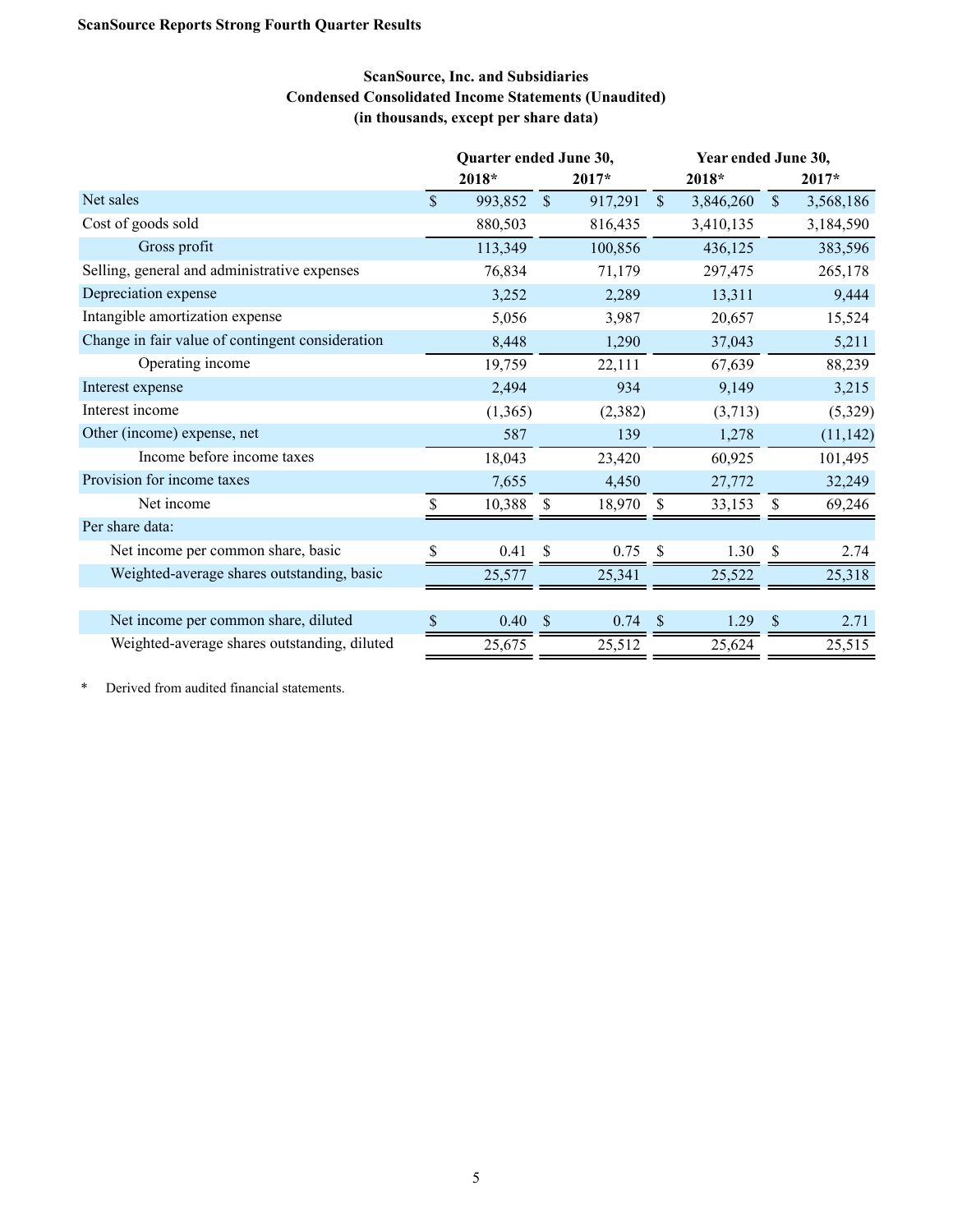**Net Sales by Segment:**

|                                                                |               | Quarter ended June 30, |               |         |          |
|----------------------------------------------------------------|---------------|------------------------|---------------|---------|----------|
|                                                                |               | 2018                   |               | 2017    | % Change |
| Worldwide Barcode, Networking & Security:                      |               | (in thousands)         |               |         |          |
| Net sales, as reported                                         | \$            | 684,552                | $\mathbf{\$}$ | 619,241 | 10.5%    |
| Foreign exchange impact <sup>(a)</sup>                         |               | (4,318)                |               |         |          |
| Net sales, constant currency (non-GAAP)                        |               | 680,234                |               | 619,241 | 9.8%     |
| Less: Acquisitions                                             |               | (30, 842)              |               |         |          |
| Net sales, constant currency excluding acquisitions (non-GAAP) | \$            | 649,392                | $\mathcal{S}$ | 619,241 | 4.9%     |
| <b>Worldwide Communications &amp; Services:</b>                |               |                        |               |         |          |
| Net sales, as reported                                         | $\mathsf{\$}$ | 309,300                | $\mathbb{S}$  | 298,050 | 3.8%     |
| Foreign exchange impact <sup>(a)</sup>                         |               | 4,218                  |               |         |          |
| Net sales, constant currency (non-GAAP)                        |               | 313,518                |               | 298,050 | 5.2%     |
| Less: Acquisitions                                             |               |                        |               |         |          |
| Net sales, constant currency excluding acquisitions (non-GAAP) |               | 313,518                | \$            | 298,050 | 5.2%     |
| Consolidated:                                                  |               |                        |               |         |          |
| Net sales, as reported                                         | $\mathsf{\$}$ | 993,852                | <sup>\$</sup> | 917,291 | 8.3%     |
| Foreign exchange impact <sup>(a)</sup>                         |               | (100)                  |               |         |          |
| Net sales, constant currency (non-GAAP)                        |               | 993,752                |               | 917,291 | 8.3%     |
| Less: Acquisitions                                             |               | (30, 842)              |               |         |          |
| Net sales, constant currency excluding acquisitions (non-GAAP) | \$            | 962,910                | \$            | 917,291 | 5.0%     |

(a) Year-over-year net sales growth rate excluding the translation impact of changes in foreign currency exchange rates. Calculated by translating the net sales for the quarter ended June 30, 2018 into U.S. dollars using the average foreign exchange rates for the quarter ended June 30, 2017.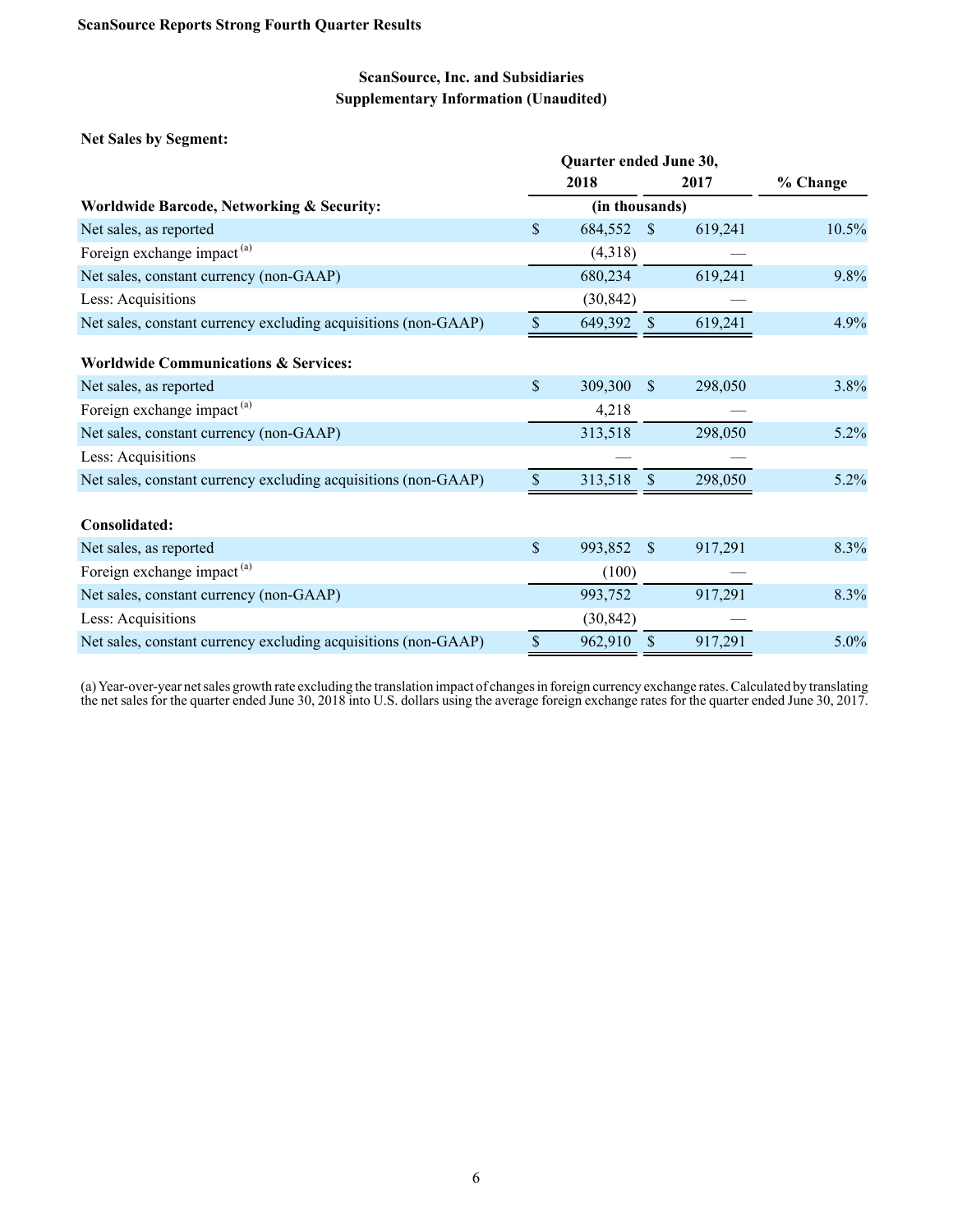| <b>Net Sales by Segment:</b>                        |               |                     |                    |           |          |  |  |
|-----------------------------------------------------|---------------|---------------------|--------------------|-----------|----------|--|--|
|                                                     |               | Year ended June 30, |                    |           |          |  |  |
| Worldwide Barcode, Networking & Security:           |               | 2018                |                    | 2017      | % Change |  |  |
|                                                     |               | (in thousands)      |                    |           |          |  |  |
| Net sales, as reported                              | \$            | 2,628,988           | $\mathbb{S}$       | 2,389,256 | 10.0%    |  |  |
| Foreign exchange impact <sup>(a)</sup>              |               | (32, 561)           |                    |           |          |  |  |
| Net sales, constant currency                        |               | 2,596,427           |                    | 2,389,256 | 8.7%     |  |  |
| Less: Acquisitions                                  |               | (87, 461)           |                    |           |          |  |  |
| Net sales, constant currency excluding acquisitions |               | 2,508,966           | $\mathbf{\hat{S}}$ | 2,389,256 | $5.0\%$  |  |  |
| <b>Worldwide Communications &amp; Services:</b>     |               |                     |                    |           |          |  |  |
| Net sales, as reported                              | $\mathbb{S}$  | 1,217,272           | $\mathbb{S}$       | 1,178,930 | 3.3%     |  |  |
| Foreign exchange impact <sup>(a)</sup>              |               | (5,055)             |                    |           |          |  |  |
| Net sales, constant currency                        |               | 1,212,217           |                    | 1,178,930 | 2.8%     |  |  |
| Less: Acquisitions                                  |               | (9,750)             |                    | (2,863)   |          |  |  |
| Net sales, constant currency excluding acquisitions |               | 1,202,467           | \$                 | 1,176,067 | 2.2%     |  |  |
| Consolidated:                                       |               |                     |                    |           |          |  |  |
| Net sales, as reported                              | $\mathsf{\$}$ | 3,846,260           | $\mathcal{S}$      | 3,568,186 | 7.8%     |  |  |
| Foreign exchange impact <sup>(a)</sup>              |               | (37, 616)           |                    |           |          |  |  |
| Net sales, constant currency                        |               | 3,808,644           |                    | 3,568,186 | 6.7%     |  |  |
| Less: Acquisitions                                  |               | (97,211)            |                    | (2,863)   |          |  |  |
| Net sales, constant currency excluding acquisitions | \$            | 3,711,433           | $\mathcal{S}$      | 3,565,323 | 4.1%     |  |  |

(a) Year-over-year net sales growth rate excluding the translation impact of changes in foreign currency exchange rates. Calculated by translating the net sales for the fiscal year ended June 30, 2018 into U.S. dollars using the average foreign exchange rates for the fiscal year ended June 30, 2017.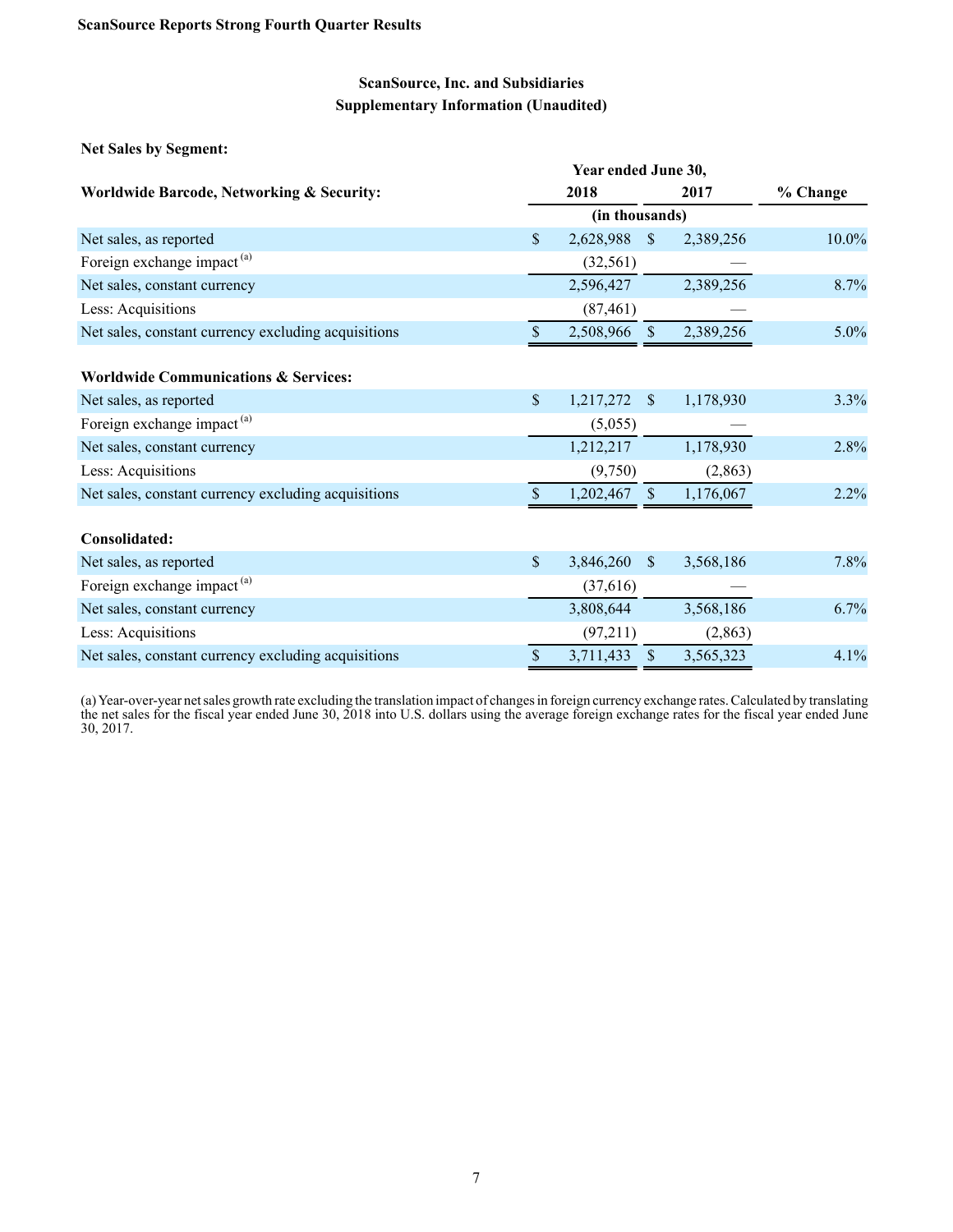**Net Sales by Geography:**

|                                                                | Quarter ended June 30, |               |         |          |
|----------------------------------------------------------------|------------------------|---------------|---------|----------|
|                                                                | 2018                   |               | 2017    | % Change |
| <b>United States and Canada:</b>                               | (in thousands)         |               |         |          |
| Net sales, as reported                                         | \$<br>751,678          | <sup>S</sup>  | 695,036 | 8.1%     |
| Less: Acquisitions                                             | (30, 842)              |               |         |          |
| Net sales, excluding acquisitions (non-GAAP)                   | \$<br>720,836          | $\mathcal{S}$ | 695,036 | 3.7%     |
| International:                                                 |                        |               |         |          |
| Net sales, as reported                                         | \$<br>242,174          | <sup>S</sup>  | 222,255 | 9.0%     |
| Foreign exchange impact <sup>(a)</sup>                         | (100)                  |               |         |          |
| Net sales, constant currency (non-GAAP)                        | 242,074                |               | 222,255 | 8.9%     |
| Less: Acquisitions                                             |                        |               |         |          |
| Net sales, constant currency excluding acquisitions (non-GAAP) | \$<br>242,074          | <sup>\$</sup> | 222,255 | 8.9%     |
| Consolidated:                                                  |                        |               |         |          |
| Net sales, as reported                                         | \$<br>993,852          | <sup>S</sup>  | 917,291 | 8.3%     |
| Foreign exchange impact <sup>(a)</sup>                         | (100)                  |               |         |          |
| Net sales, constant currency (non-GAAP)                        | 993,752                |               | 917,291 | 8.3%     |
| Less: Acquisitions                                             | (30, 842)              |               |         |          |
| Net sales, constant currency excluding acquisitions (non-GAAP) | \$<br>962,910          | $\mathbf{\$}$ | 917,291 | 5.0%     |

(a) Year-over-year net sales growth rate excluding the translation impact of changes in foreign currency exchange rates. Calculated by translating the net sales for the quarter ended June 30, 2018 into U.S. dollars using the average foreign exchange rates for the quarter ended June 30, 2017.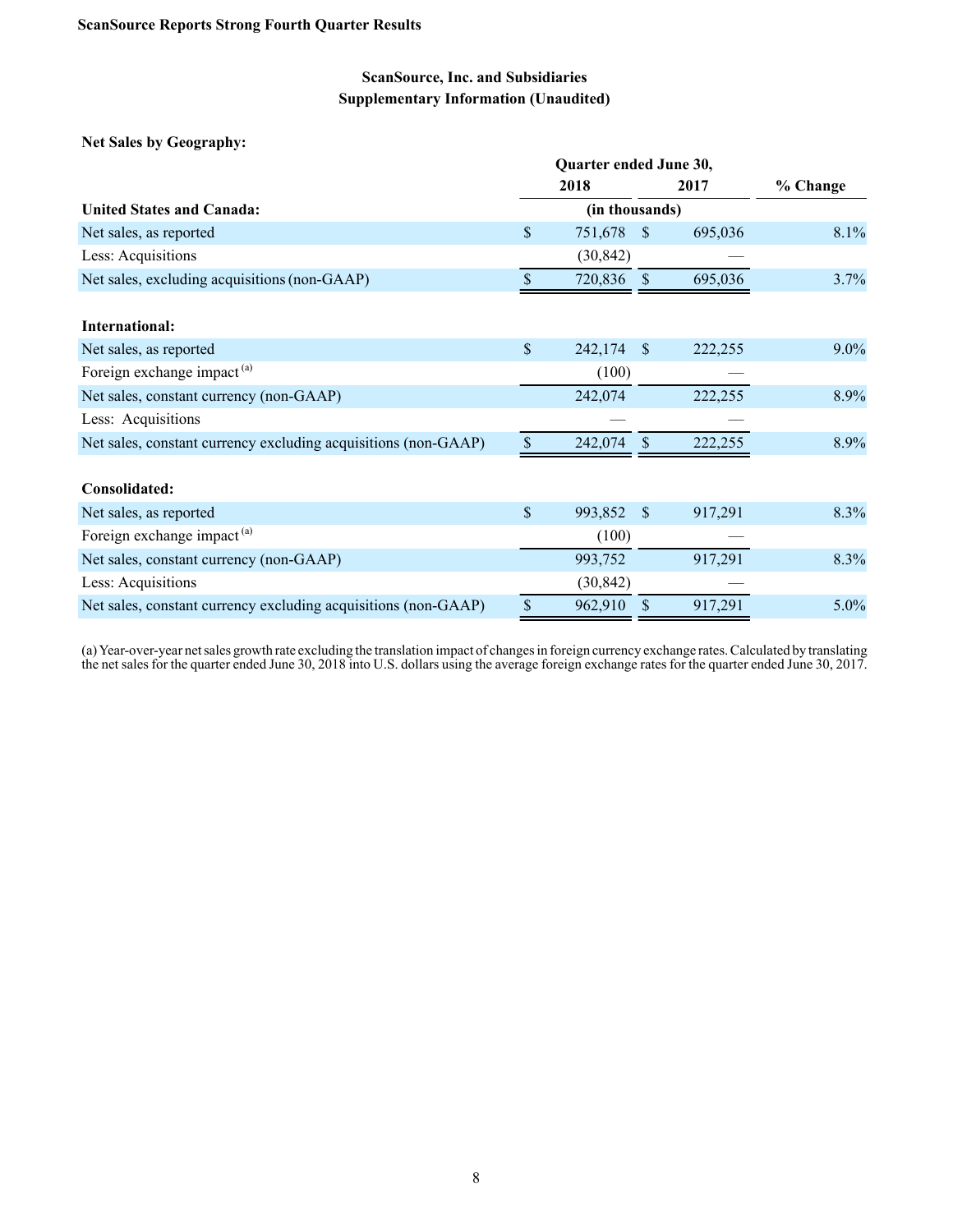**Net Sales by Geography:**

|                                                     |     | 2018           |               | 2017      | % Change |  |  |  |
|-----------------------------------------------------|-----|----------------|---------------|-----------|----------|--|--|--|
| <b>United States and Canada:</b>                    |     | (in thousands) |               |           |          |  |  |  |
| Net sales, as reported                              | \$  | 2,847,197      | $\mathcal{S}$ | 2,685,820 | 6.0%     |  |  |  |
| Less: Acquisitions                                  |     | (97, 211)      |               | (2, 863)  |          |  |  |  |
| Net sales, excluding acquisitions                   | \$  | 2,749,986 \$   |               | 2,682,957 | 2.5%     |  |  |  |
| International:                                      |     |                |               |           |          |  |  |  |
| Net sales, as reported                              | \$  | 999,063        | <sup>S</sup>  | 882,366   | 13.2%    |  |  |  |
| Foreign exchange impact <sup>(a)</sup>              |     | (37, 616)      |               |           |          |  |  |  |
| Net sales, constant currency                        |     | 961,447        |               | 882,366   | $9.0\%$  |  |  |  |
| Less: Acquisitions                                  |     |                |               |           |          |  |  |  |
| Net sales, constant currency excluding acquisitions | \$. | 961,447        | <sup>\$</sup> | 882,366   | $9.0\%$  |  |  |  |
| Consolidated:                                       |     |                |               |           |          |  |  |  |
| Net sales, as reported                              | \$  | 3,846,260      | <sup>\$</sup> | 3,568,186 | 7.8%     |  |  |  |
| Foreign exchange impact <sup>(a)</sup>              |     | (37,616)       |               |           |          |  |  |  |
| Net sales, constant currency                        |     | 3,808,644      |               | 3,568,186 | 6.7%     |  |  |  |
| Less: Acquisitions                                  |     | (97,211)       |               | (2,863)   |          |  |  |  |
| Net sales, constant currency excluding acquisitions | \$  | 3,711,433      | $\mathcal{S}$ | 3,565,323 | 4.1%     |  |  |  |

(a) Year-over-year net sales growth rate excluding the translation impact of changes in foreign currency exchange rates. Calculated by translating the net sales for the fiscal year ended June 30, 2018 into U.S. dollars using the average foreign exchange rates for the fiscal year ended June 30, 2017.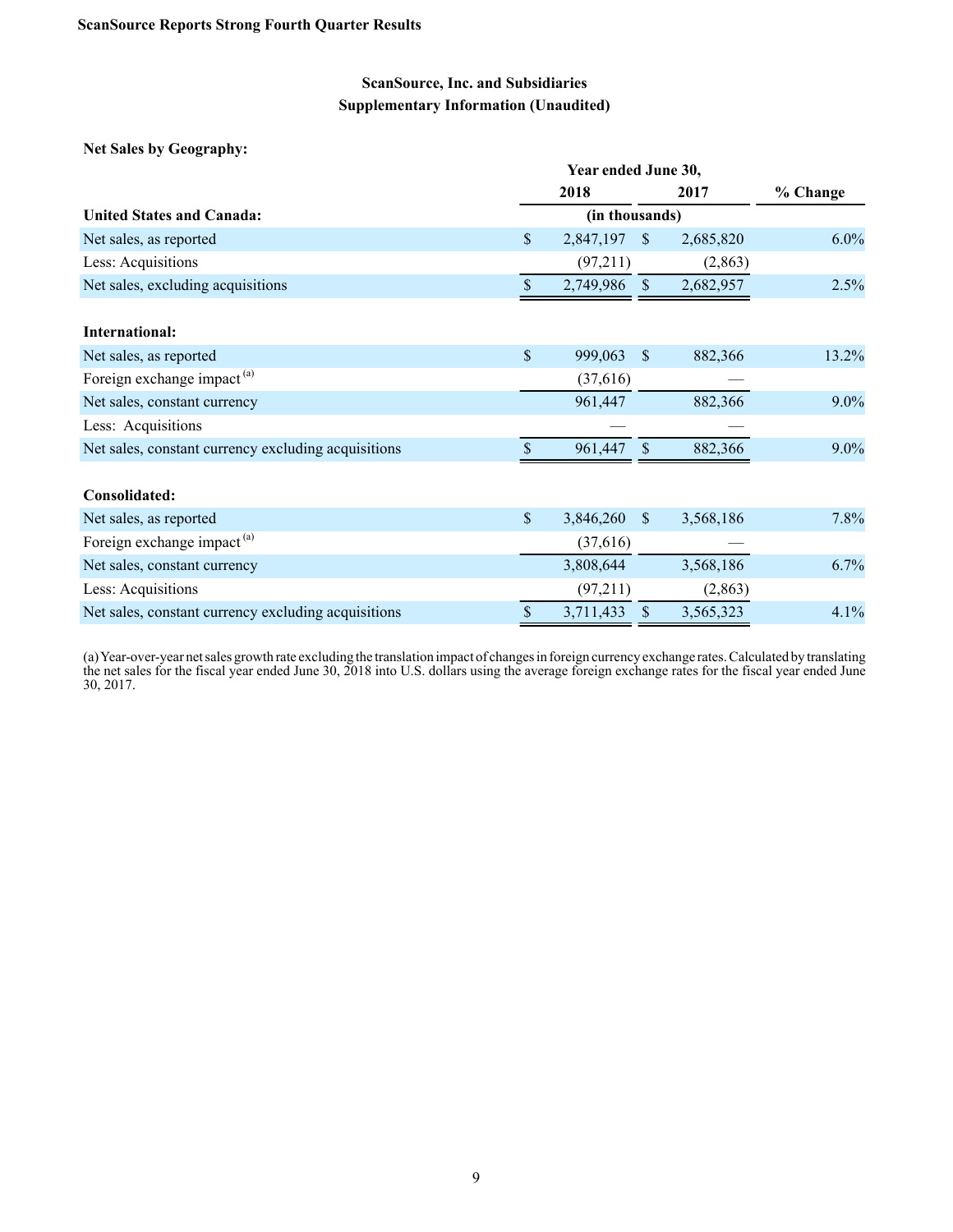# **ScanSource, Inc. and Subsidiaries Supplementary Information (Unaudited) (in thousands, except per share data)**

## **Non-GAAP Financial Information:**

|                                                  | Quarter ended June 30, 2018              |          |                      |          |    |                              |   |        |
|--------------------------------------------------|------------------------------------------|----------|----------------------|----------|----|------------------------------|---|--------|
|                                                  | Operating<br>Pre-tax<br>income<br>income |          | <b>Net</b><br>income |          |    | <b>Diluted</b><br><b>EPS</b> |   |        |
| GAAP measure                                     |                                          | 19.759   |                      | \$18,043 | \$ | 10,388                       | S | 0.40   |
| Adjustments:                                     |                                          |          |                      |          |    |                              |   |        |
| Amortization of intangible assets                |                                          | 5,056    |                      | 5,056    |    | 3,521                        |   | 0.14   |
| Change in fair value of contingent consideration |                                          | 8,448    |                      | 8,448    |    | 5,679                        |   | 0.22   |
| Tax recovery and related interest income         |                                          | (2, 466) |                      | (3,119)  |    | (2,058)                      |   | (0.08) |
| Tax reform changes                               |                                          |          |                      |          |    | 2,345                        |   | 0.09   |
| Non-GAAP measure                                 |                                          | 30.797   |                      | \$28,428 | \$ | 19.875                       |   | 0.77   |

|                                                  | Quarter ended June 30, 2017              |        |                      |          |              |                              |     |        |
|--------------------------------------------------|------------------------------------------|--------|----------------------|----------|--------------|------------------------------|-----|--------|
|                                                  | Operating<br>Pre-tax<br>income<br>income |        | <b>Net</b><br>income |          |              | <b>Diluted</b><br><b>EPS</b> |     |        |
| GAAP measure                                     |                                          | 22.111 |                      | \$23,420 | <sup>S</sup> | 18,970                       | \$. | 0.74   |
| Adjustments:                                     |                                          |        |                      |          |              |                              |     |        |
| Amortization of intangible assets                |                                          | 3,987  |                      | 3,987    |              | 2.625                        |     | 0.10   |
| Change in fair value of contingent consideration |                                          | 1,290  |                      | 1,290    |              | 680                          |     | 0.03   |
| Acquisition costs <sup>(a)</sup>                 |                                          | 422    |                      | 422      |              | 422                          |     | 0.02   |
| Tax recovery and related interest income         |                                          |        |                      | (1,382)  |              | (5,370)                      |     | (0.21) |
| Non-GAAP measure                                 |                                          | 27,810 |                      | \$27,737 |              | 17,327                       |     | 0.68   |

(a) Acquisition costs are non-deductible for tax purposes.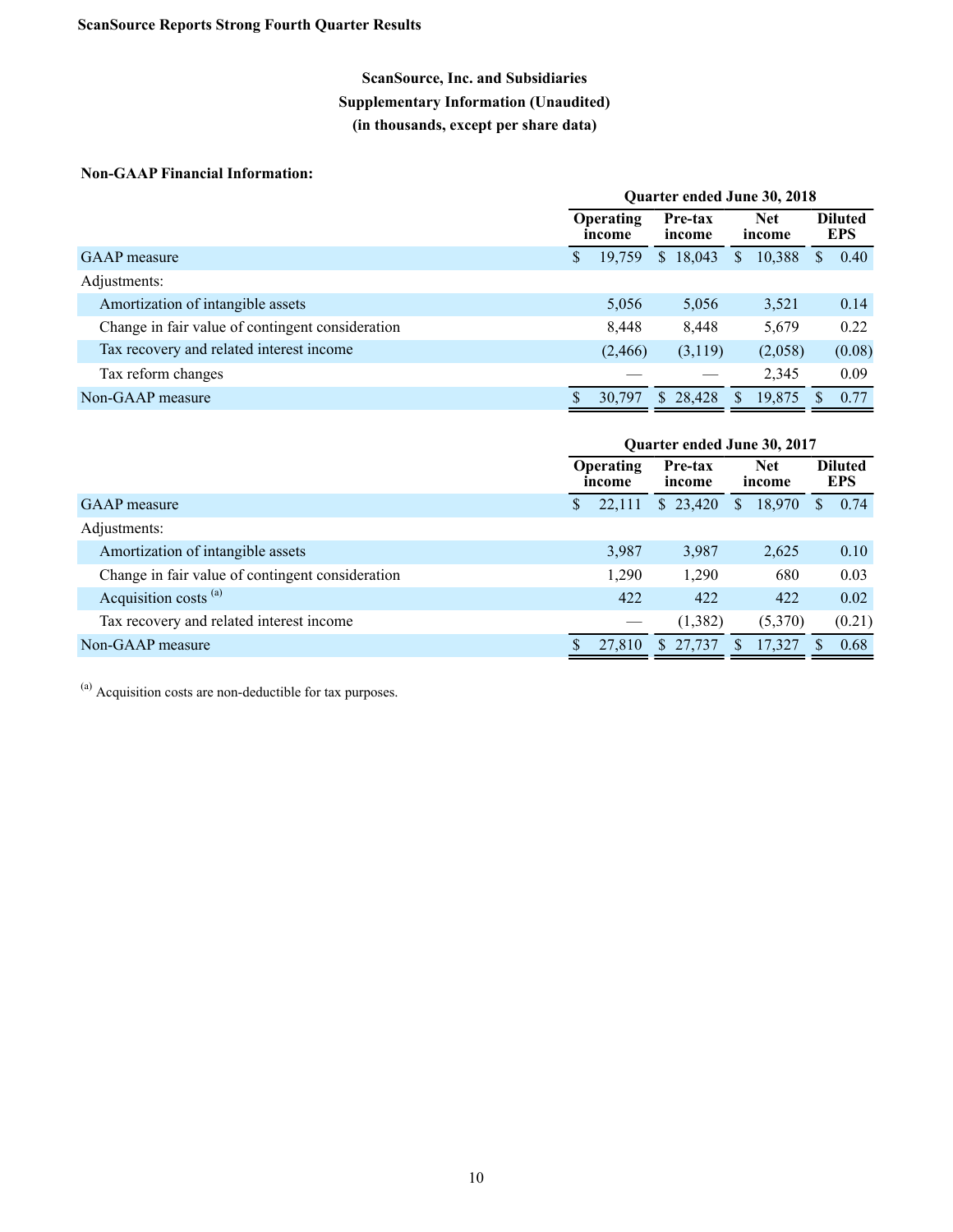# **ScanSource, Inc. and Subsidiaries Supplementary Information (Unaudited) (in thousands, except per share data)**

## **Non-GAAP Financial Information:**

|                                                  | Year ended June 30, 2018 |                   |                      |                              |  |  |  |  |
|--------------------------------------------------|--------------------------|-------------------|----------------------|------------------------------|--|--|--|--|
|                                                  | Operating<br>income      | Pre-tax<br>income | <b>Net</b><br>income | <b>Diluted</b><br><b>EPS</b> |  |  |  |  |
| GAAP measure                                     | 67,639                   | \$60,925          | 33,153<br>S.         | 1.29<br>S.                   |  |  |  |  |
| Adjustments:                                     |                          |                   |                      |                              |  |  |  |  |
| Amortization of intangible assets                | 20,657                   | 20,657            | 14,021               | 0.55                         |  |  |  |  |
| Change in fair value of contingent consideration | 37,043                   | 37,043            | 24,697               | 0.96                         |  |  |  |  |
| Acquisition costs <sup>(a)</sup>                 | 172                      | 172               | 172                  | 0.01                         |  |  |  |  |
| Legal settlement, net of attorney fees           | 952                      | 952               | 771                  | 0.03                         |  |  |  |  |
| Tax recovery and related interest income         | (2, 466)                 | (3,119)           | (2,058)              | (0.08)                       |  |  |  |  |
| Tax reform changes                               |                          |                   | 9.034                | 0.35                         |  |  |  |  |
| Non-GAAP measure                                 | 123,997                  | \$116,630         | 79,790<br>S.         | 3.11                         |  |  |  |  |

|                                                  | Operating<br>Pre-tax<br>income<br>income<br>\$101.495<br>S |         | <b>Net</b><br>income |    |         | <b>Diluted</b><br><b>EPS</b> |        |
|--------------------------------------------------|------------------------------------------------------------|---------|----------------------|----|---------|------------------------------|--------|
| GAAP measure                                     |                                                            | 88,239  |                      | S. | 69,246  | <sup>S</sup>                 | 2.71   |
| Adjustments:                                     |                                                            |         |                      |    |         |                              |        |
| Amortization of intangible assets                |                                                            | 15,524  | 15,524               |    | 10,247  |                              | 0.40   |
| Change in fair value of contingent consideration |                                                            | 5,211   | 5,211                |    | 2,921   |                              | 0.11   |
| Acquisition costs <sup>(a)</sup>                 |                                                            | 1,256   | 1,256                |    | 1,256   |                              | 0.06   |
| Legal settlement, net of attorney fees           |                                                            |         | (12, 777)            |    | (8,047) |                              | (0.32) |
| Tax recovery and related interest income         |                                                            |         | (1, 382)             |    | (5,370) |                              | (0.21) |
| Non-GAAP measure                                 |                                                            | 110.230 | \$109,327            | S  | 70,253  |                              | 2.75   |
|                                                  |                                                            |         |                      |    |         |                              |        |

(a) Acquisition costs are non-deductible for tax purposes.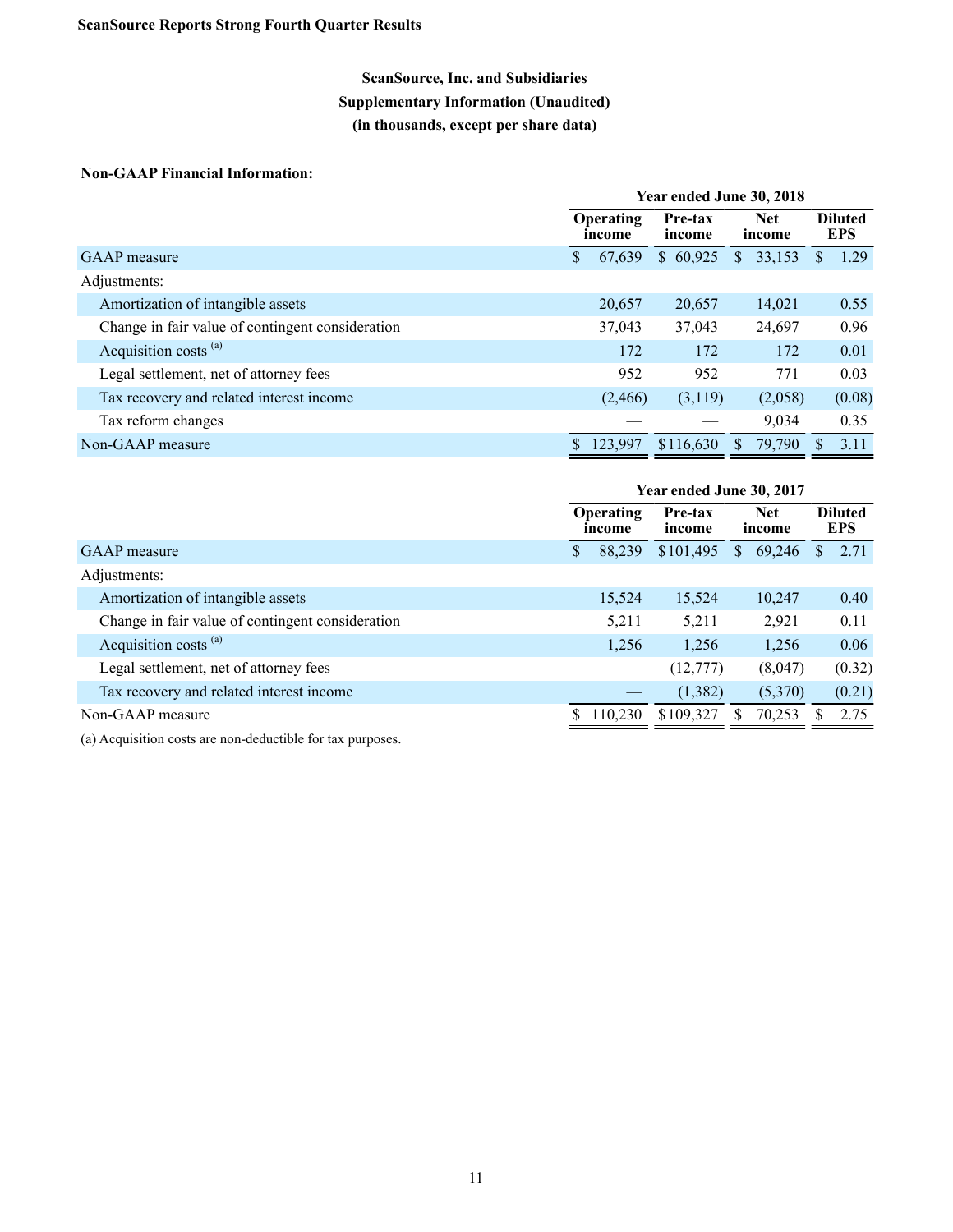## **ScanSource, Inc. and Subsidiaries Supplementary Information (Unaudited) (in thousands, except percentages)**

#### **Non-GAAP Financial Information:**

|                                                               | <b>Quarter ended</b><br>June 30, |         |                           |           |              | Year ended June 30, |    |           |  |
|---------------------------------------------------------------|----------------------------------|---------|---------------------------|-----------|--------------|---------------------|----|-----------|--|
|                                                               |                                  | 2018    |                           | 2017      |              | 2018                |    | 2017      |  |
| Return on invested capital (ROIC), annualized (a)             |                                  | 12.5%   |                           | 13.2%     |              | 12.5%               |    | 13.1%     |  |
|                                                               |                                  |         |                           |           |              |                     |    |           |  |
| Reconciliation of Net Income to Adjusted EBITDA               |                                  |         |                           |           |              |                     |    |           |  |
| Net income - GAAP                                             | \$                               | 10,388  | $\mathbb{S}$              | 18,970    | $\mathbb{S}$ | 33,153              | \$ | 69,246    |  |
| Plus: Interest expense                                        |                                  | 2,494   |                           | 934       |              | 9,149               |    | 3,215     |  |
| Plus: Income taxes                                            |                                  | 7,655   |                           | 4,450     |              | 27,772              |    | 32,249    |  |
| Plus: Depreciation and amortization                           |                                  | 9,291   |                           | 6,276     |              | 37,495              |    | 24,968    |  |
| <b>EBITDA</b>                                                 |                                  | 29,828  |                           | 30,630    |              | 107,569             |    | 129,678   |  |
| Adjustments:                                                  |                                  |         |                           |           |              |                     |    |           |  |
| Change in fair value of contingent consideration              |                                  | 8,448   |                           | 1,290     |              | 37,043              |    | 5,211     |  |
| Acquisition costs                                             |                                  |         |                           | 422       |              | 172                 |    | 1,256     |  |
| Tax recovery and related interest income                      |                                  | (3,119) |                           | (1, 382)  |              | (3,119)             |    | (1, 382)  |  |
| Legal settlement (recovery), net of attorney fees             |                                  |         |                           |           |              | 952                 |    | (12, 777) |  |
| Adjusted EBITDA (numerator for ROIC) (non-GAAP)               | $\mathcal{S}$                    | 35,157  | $\boldsymbol{\mathsf{S}}$ | 30,960    | \$           | 142,617             | \$ | 121,986   |  |
| <b>Invested Capital Calculation</b>                           |                                  |         |                           |           |              |                     |    |           |  |
| Equity - beginning of quarter                                 | S                                | 877,796 |                           | \$808,719 |              | \$837,145           |    | \$774,496 |  |
| Equity - end of quarter                                       |                                  | 866,376 |                           | 837,145   |              | 866,376             |    | 837,145   |  |
| Adjustments:                                                  |                                  |         |                           |           |              |                     |    |           |  |
| Change in fair value of contingent consideration, net of tax  |                                  | 5,679   |                           | 680       |              | 24,697              |    | 2,921     |  |
| Acquisition costs                                             |                                  |         |                           | 422       |              | 172                 |    | 1,256     |  |
| Legal settlement (recovery), net of attorney fees, net of tax |                                  |         |                           |           |              | 771                 |    | (8,047)   |  |
| Tax recovery and related interest income, net of tax          |                                  | (2,058) |                           | (5,370)   |              | (2,058)             |    | (5,370)   |  |

(a) Calculated as net income plus interest expense, income taxes, depreciation and amortization (EBITDA), plus change in fair value of contingent consideration and other adjustments, annualized and divided by invested capital for the period. Invested capital is defined as average equity plus average daily funded interest-bearing debt for the period.

Average equity **875,069** 820,798 868,069 801,201 Average funded debt <sup>(b)</sup> 253,393 117,970 276,233 131,445 Invested capital (denominator for ROIC) (non-GAAP) \$1,128,462 \$ 938,768 \$1,144,302 \$ 932,646

(b) Average funded debt is calculated as the average daily amounts outstanding on short-term and long-term interest-bearing debt.

Tax reform changes  $2,345$   $9,034$